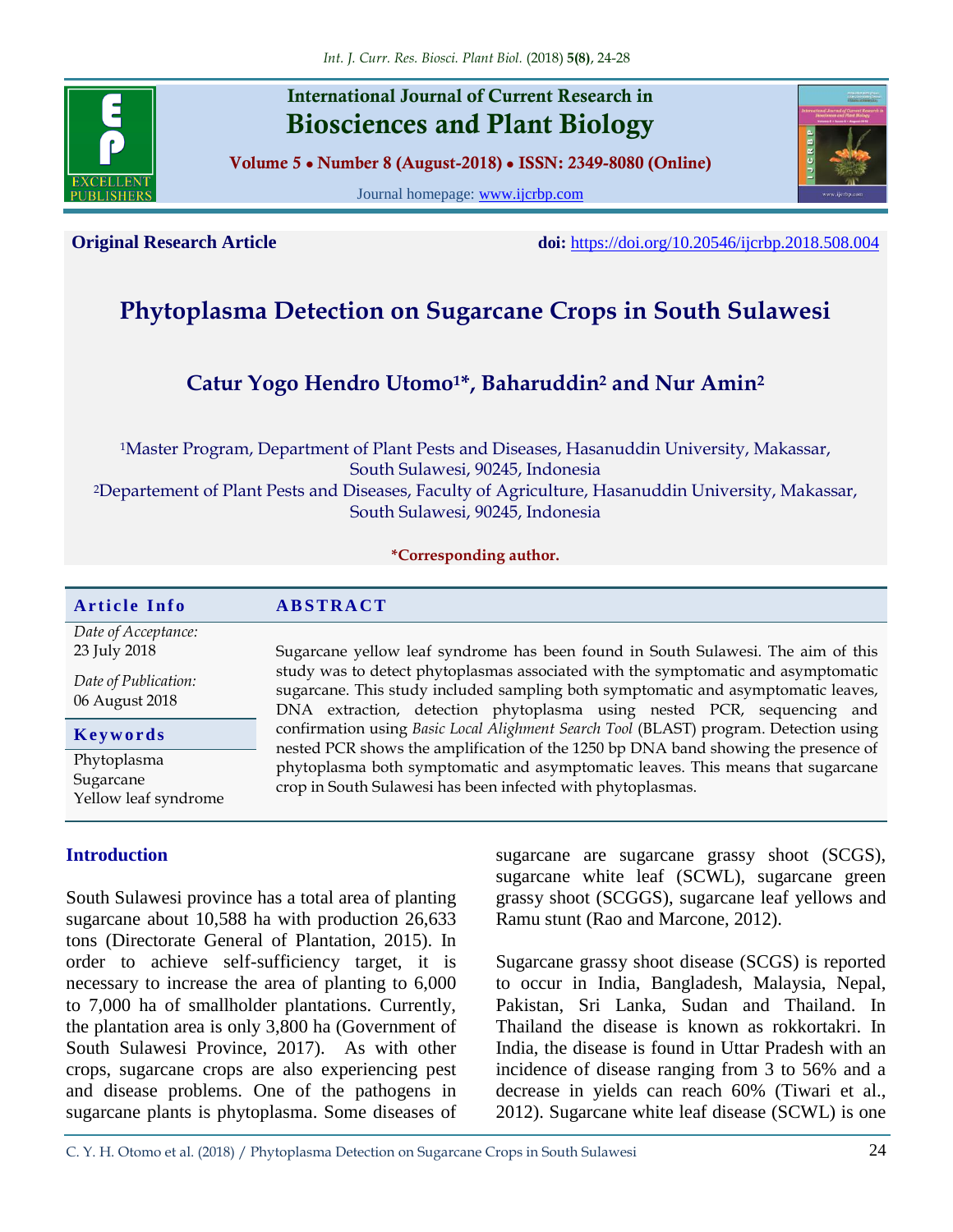of the main problems in cultivation of sugarcane in Thailand. In Thailand the disease is known as rokbaikhao (CABI, 2007). It was reported in 2010 that the disease caused losses in the sugarcane industry in Thailand to 30 million US dollars each year (Wongkaew, 2012). Sugarcane green grassy shoot (SCGGS) disease was first discovered in Thailand. In 2006 the disease was first found in Vietnam and caused an epidemic mainly in Nghe An province and caused a decrease in production at the NAT & L Quy Hop Sugar factory from 1.2 m tones in 2007 to 2008 to 0.6 m tones in 2008 - 2009 (Sugar Research Australia, 2013). Detection and identification of the presence of pathogens in plants is a first step in determining the next steps including control efforts. The existence of phytoplasma in sugarcane in South Sulawesi has never been done. This needs to be done in anticipation of the possibility of phytoplasma in sugarcane crops that can cause losses in the future. Phytoplasma in sugar cane is able to disrupt the process of chlorophyll synthesis that can cause a decrease in the amount of chlorophyll more than 90% (CABI, 2007). The purpose of this study was to determine the presence of phytoplasma in sugarcane in South Sulawesi.

# **Materials and methods**

# **Sampling**

Leaf samples showed symptoms of yellowing leaves taken in Bone, Gowa and Takalar districts. The leaf samples taken were symptomatic and asymptomatic leaves. Sampling is done by purposive sampling. As a comparison used infected sample of infected phytoplasma grass (data not shown).

# **DNA extraction**

Total DNA extraction based on existing protocols in the Dneasy Plant Mini Kit (Qiagen).

# **PCR amplification**

Amplification of DNA extracted in running using

two pairs of primers P1 (5'-AAG AGT TTG ATG CTG GCT CAG GAT T-3 ') (Deng and Hiruki 1991)/ P7 (5'-CGT CCT TCA TCG GCT CTT-3') and continued with the primary pair R16F2n (5'- GAA ACG ACT GCT AAG ACT GG-3 ') / R16R2 (5'-TGA CGG GCG GTG TGT ACA AAC CCC G-3') (Gundersen and Lee, 1996).

The PCR reaction was performed at a 25 ml volume consisting of 2 ml of DNA template, 1 ml of forward primer, 1 ml of reverse primer, 21 ml of nuclease free water and PuReTaq<sup>TM</sup> Ready-To-GoTM PCR beads (GE Healthcare). PCR process using P1/ P7 primer pair denaturation at  $94^{\circ}$ C for 30 seconds (4 minutes in first cycle), annealing at 55 °C for 1.5 minutes, and extention at 72 °C for 1.5 minutes (10 minutes in the last cycle). Performed 30 cycles. The 2 μl of the first PCR result used as template for the second PCR process using R16F2n /R16R2 primer pair was denaturation at 94 °C for 30 seconds (4 minutes in first cycle), annealing at 56 °C for 1.5 minutes and extension at temperature 72 °C for 1.5 minutes (10 minutes in last cycle). Performed 30 cycles.

# **Electrophoresis and visualization of DNA**

DNA visualization was performed with a 1.5% agarose gel in TAE  $1 \times$  buffer (0.04 M Tris acetate, 0.01 M EDTA). The agarose gel mixture was heated in a microwave until completely dissolved and 2 μl ethidium bromide was added. After hardening, the agarose gel is transferred into the electrophoresis tub until submerged. A total of 3 - 5 μl amplified DNA plus 2 μl loading buffers were included in the gel wells and electrophoresed at 100 volts for 30 minutes and the DNA bands visualized using a UV transilluminator.

# **DNA sequencing**

Sequencing of phytoplasma DNA were done using primer pair R16F2n / R16R2. The sequence of DNA was confirmed using *Basic Local Alignment Search Tool* (BLAST) program at The National Center for Biotechnology Information (NCBI).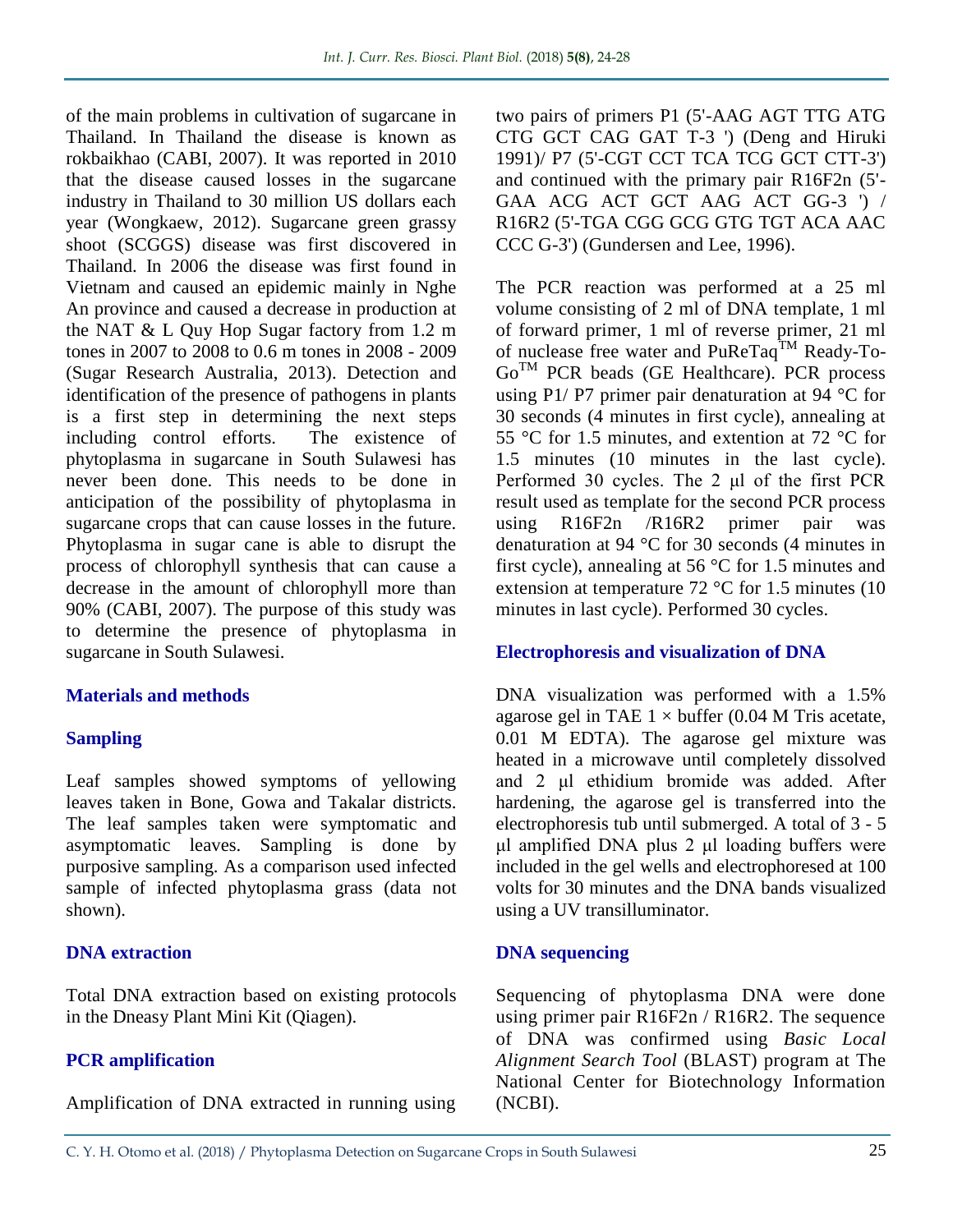#### **Results and discussion**

#### **Symptoms of sugarcane associated with phytoplasma**

Sugarcane crops associated with phytoplasma show symptoms of yellowing midrib (Fig. 1a) when compared with asymptomatic plants (Fig. 1b). Symptomatic sugar cane plants also look shorter. Sugarcane plants that show symptoms of yellowing midrib leaves are called yellow sugarcane leaf syndrome (YLS) (Arocha et al., 2005). These symptoms have also been found in Cuba (Arocha et al., 2005), India (Gaur and Rao 2008) and Egypt (ElSayed and Boulila, 2013). In Cuba the disease is transmitted by the vector *Saccharosydney saccharivora* (Arocha et al., 2005). In India, of all symptomatic samples amplified PCR products measuring 1.2 kbp indicating that the sample is infected with the phytoplasma. Sequence of 16S rDNA gene of phytoplasma associated with the samples were known to be approximately 99% similar to those identified in Cuba which belong to the 16SrXII group (Stolbur group) (Gaur and Rao, 2008). In addition to being included in the 16SrXII group, phytoplasmas associated with sugarcane yellow leaf syndrome in India are also included in the 16SrI-B subgroup (Kumar et al., 2015). Similarly, the symptoms of yellow leaf syndrome in sugar cane plants in Egypt are associated with the phytoplasm of the 16SrI group (aster yellow phytoplasma) (ElSayed and Boulila, 2013).



**Fig. 1:** Sugarcane plants are symptomatic with the yellowing midrib (arrows) (a) and are asymptomatic with green midrib (arrows) (b).

#### **Detection of phytoplasma in sugarcane plant using nested PCR**

The development of PCR technology has an important role in the study of phytoplasma detection. This is caused by the phytoplasma can not be grown on the culture medium so it is not possible to do detection as in bacteria that can be grown on culture medium. Therefore detection using PCR with a targeted gene of 16S rDNA is currently the most commonly used method for detection of phytoplasma (Delic, 2012). In this study the researchers tried to detect the presence of phytoplasma in sugarcane plants that are symptomatic of yellow leaves or asymptomatic ones using nested PCR. Nested PCR is used to detect the phytoplasma of a normally low-titer sample (Delic, 2012). The first detection using the P1 and P7 primers did not show any amplified bands (Fig. 2), except on the grass sample.



**Fig. 2:** Amplification of phytoplasmic DNA using primers P1/ P7 from grass samples (R), asymptomatic sugarcane (S), symptomatic sugarcane plants from Takalar (T), symptomatic sugarcane plants from Gowa (G) and symptomatic sugarcane plants from Bone District ( B). 100bp marker (M).

The second detection using the R16F2n and R16R2 primers showed that symptomatic leaf samples from Takalar and Bone districts also showed positive results with amplification of PCR products of approximately 1250 bp as well as in asymptomatic leaves (Fig. 3). Samples from Gowa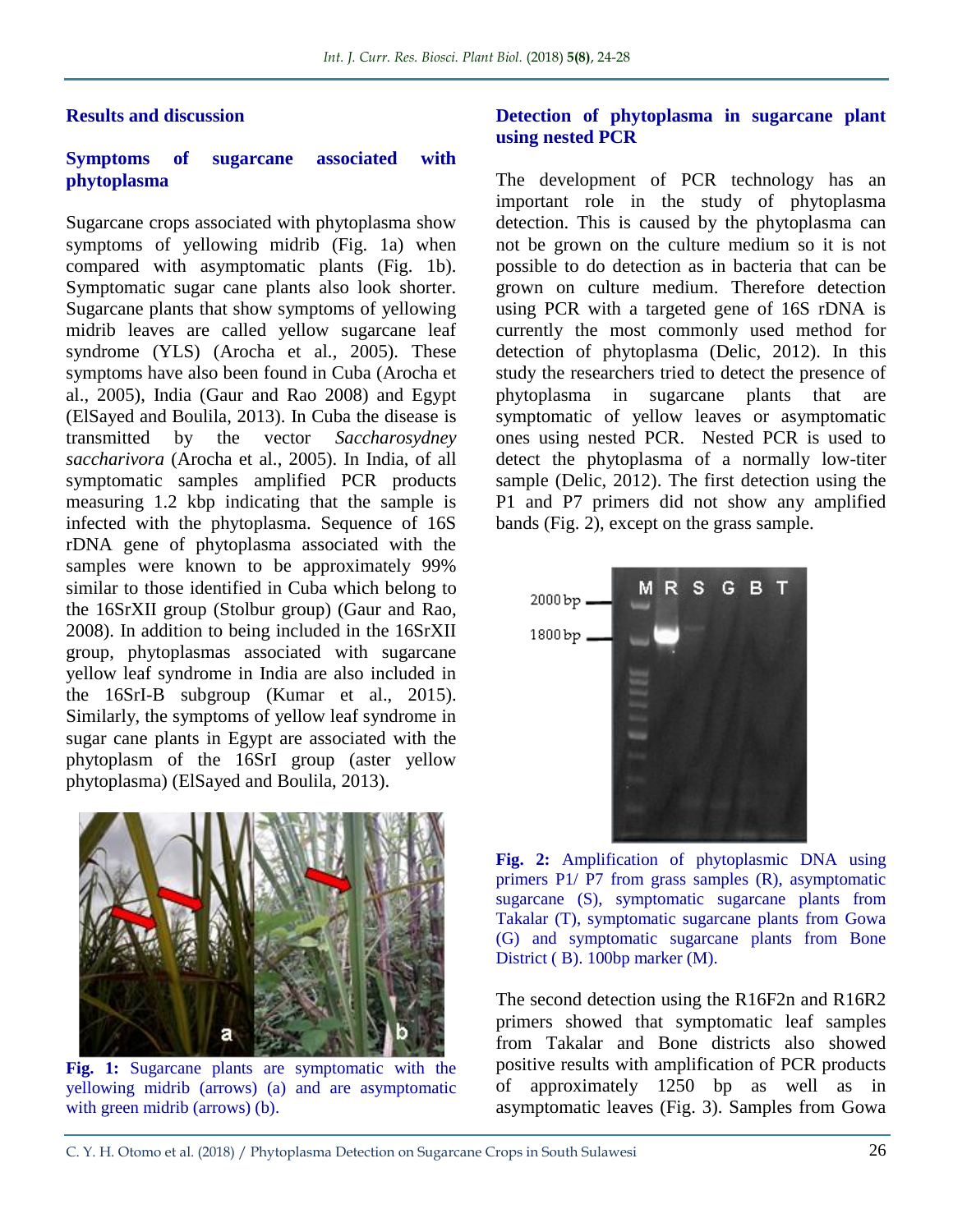District showed negative results with no amplification of PCR products (Fig. 3). This is allegedly because the yellowing symptoms that arise in the sugarcane sample from Gowa Regency are caused by other factors. The symptoms of yellowing leaves in sugar cane plants can be caused by viruses (Vega et al., 1997; Aljanabi, 2001). Symptoms caused by phytoplasma and virus are identical (Rutherford et al., 2004). According to Viswanathan et al. (2008) viral causes of yellowing leaves in India originated from the genus Polerovirus family Letuoviridae. There are 4 (four) virus genotypes identified namely BRA, CUB, PER and REU (Ahmad et al., 2006).



**Fig. 3:** Amplification of phytoplasmic DNA using R16F2n / R16R2 primers from grass (R) samples, asymptomatic sugarcane (S), symptomatic sugarcane plants from Takalar (T), symptomatic sugarcane plants from Gowa (G) and symptomatic sugarcane plants from Bone District (B). 100bp marker (M).

Sugarcane samples were asymptomatic showing positive results after being detected using nested PCR. This shows that it can happen latent infection of phytoplasma in sugarcane plant. Soufi and Komor (2014) stated that it has happen latent infection of phytoplasma from the 16SrI and 16SrXI groups in asymptomatic sugarcane plants in Hawaii. Sequencing of DNA phytoplasma performed on the sample showing positive results after the nested PCR. The samples were samples derived from symptomatic sugarcane plantations

from Takalar District, symptomatic sugarcane plants from Bone District and asymptomatic sugarcane plants. From the DNA sequencing results, a BLAST test of NCBI was performed with results showing that the phytoplasma in symptomatic sugarcane samples from Takalar Regency had 99% homology with *Ca. Phytoplasma cynodontis*, symptomatic sugarcane plant from Bone District 99% with *Ca. Phytoplasma cynodontis* as well as samples of asymptomatic sugarcane plant 99% with *Chrysanthemum morifolium* little leaf and yellowing phytoplasma.

### **Conclusion**

Phytoplasma was detected in sugarcane leaf samples originating from Takalar and Bone districts using nested PCR with amplification of PCR products of approximately 1250 bp, both symptomatic and asymptomatic samples. The symptoms of yellow leaves in Gowa Regency are thought to be caused by other factors. BLAST test results showed that the detectable phytoplasma has a 99% homology value with *Ca. Phytoplasma cynodontis* and *Chrysanthemum morifolium* little leaf and yellowing phytoplasma.

# **Conflict of interest statement**

Authors declare that they have no conflict of interest.

#### **Acknowledgement**

The authors wish to express gratitude to the Agricultural Human Resources Development Agency of the Ministry of Agriculture that has funded this research.

#### **References**

Ahmad, Y.A., Royer, M., Daugrois, J.H., Costet, L., Lett, J.M., Victoria, J.I., Girard, J.C., Rott, P., 2006. Geographical distribution of four sugarcane yellow leaf virus genotypes. Plant Dis. 90, 1156-1160.